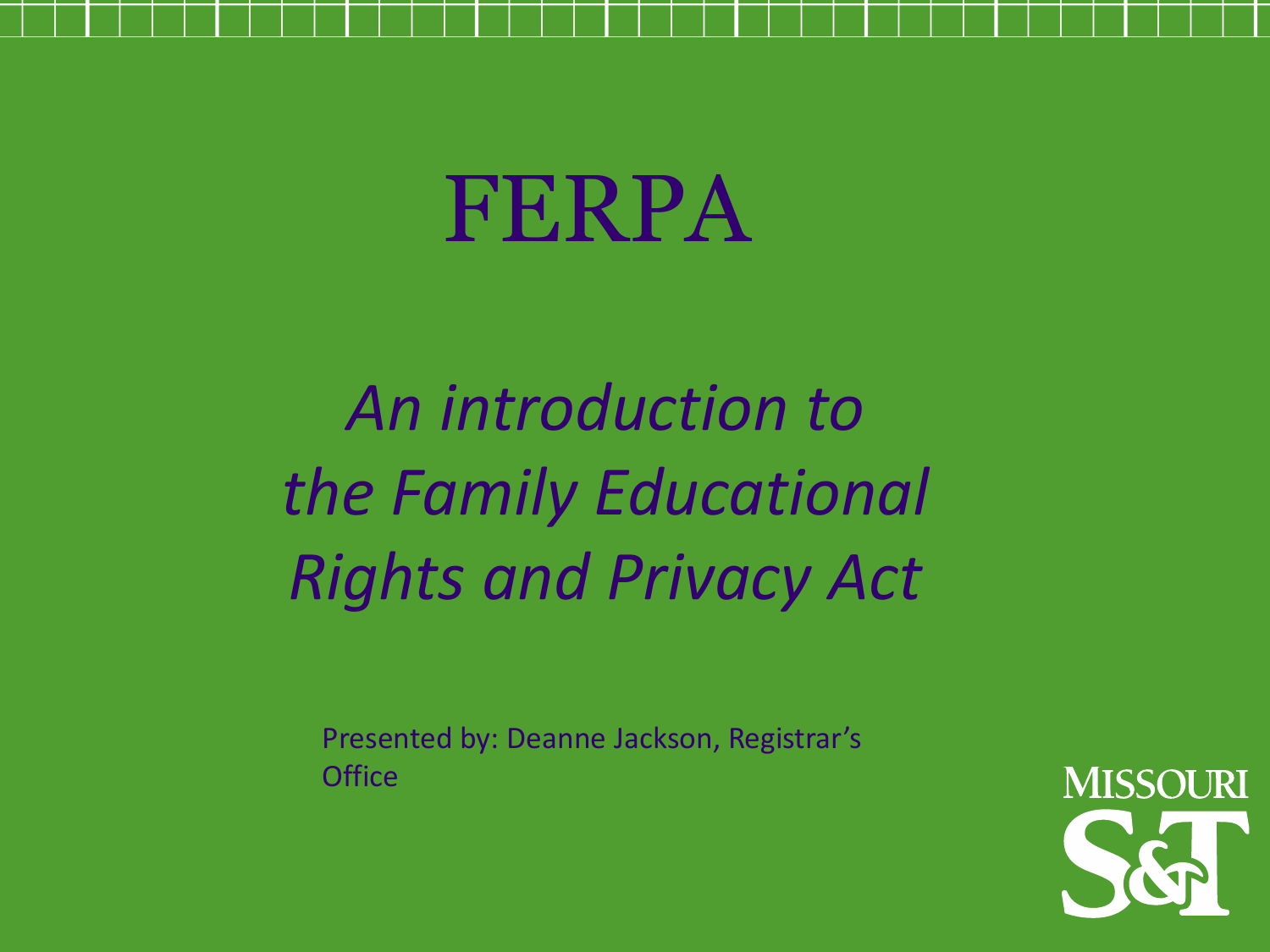#### Introduction

- This is an overview of FERPA and is not meant to answer every question you may face.
- Campus policies have been developed to comply with FERPA.
- If you have questions about a situation, contact Deanne Jackson (341-4076 or deannel@mst.edu).

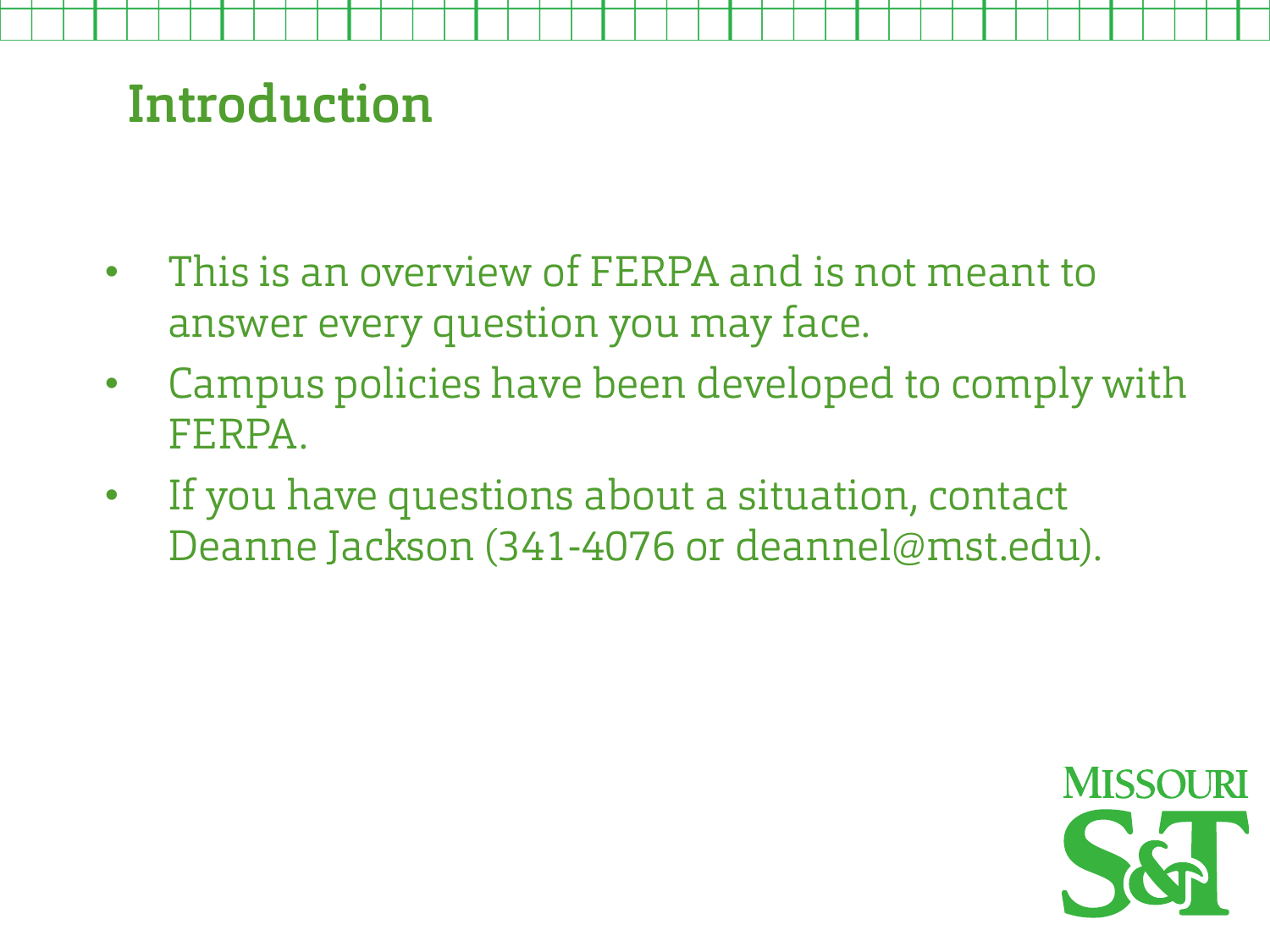#### Family Educational Rights and Privacy Act of 1974

> FERPA is the Family Educational Rights and Privacy Act of 1974, also known as the Buckley Amendment. Statute: 20 U.S.C. 1232g; Regulations: 34 CFR Part 99. The intent of the Act is to protect the rights of students and to insure the privacy and accuracy of education records. The Act applies to all institutions that are recipients of federal aid administered by the Secretary of Education.

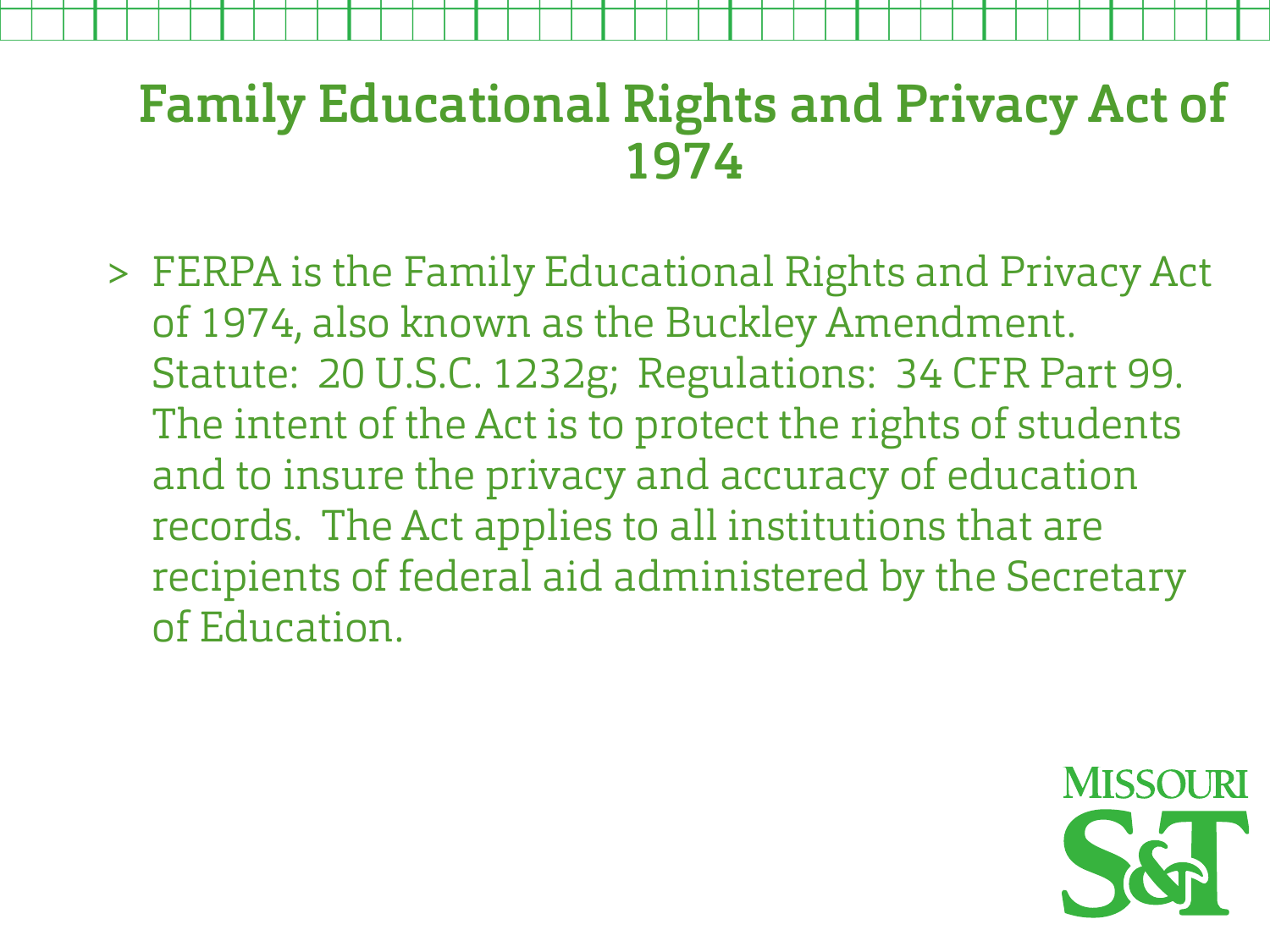#### FERPA: What You Need to Know

- Institutions may not disclose information about a student without a student's written consent (with a few exceptions.)
- You may be the one who is asked for information, so you need to know what, about who, to who, and when information may be released.

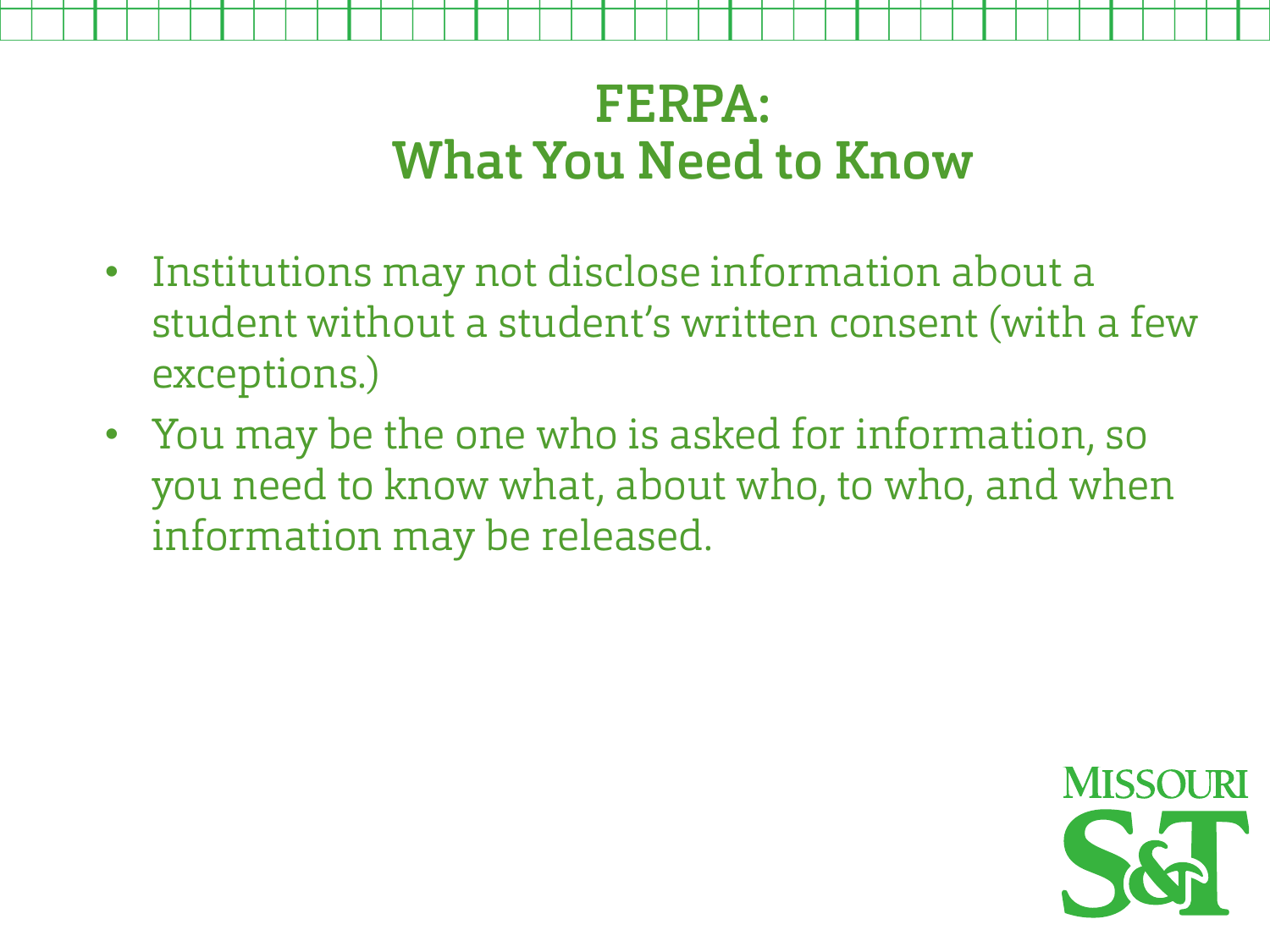# Who is protected by FERPA?

Those protected by FERPA are students who are or have been in attendance at the institution, in person or by correspondence, regardless of their age or status in regard to parental dependency. Students who have applied to but have not attended an institution, and deceased students, do not come under FERPA guidelines.

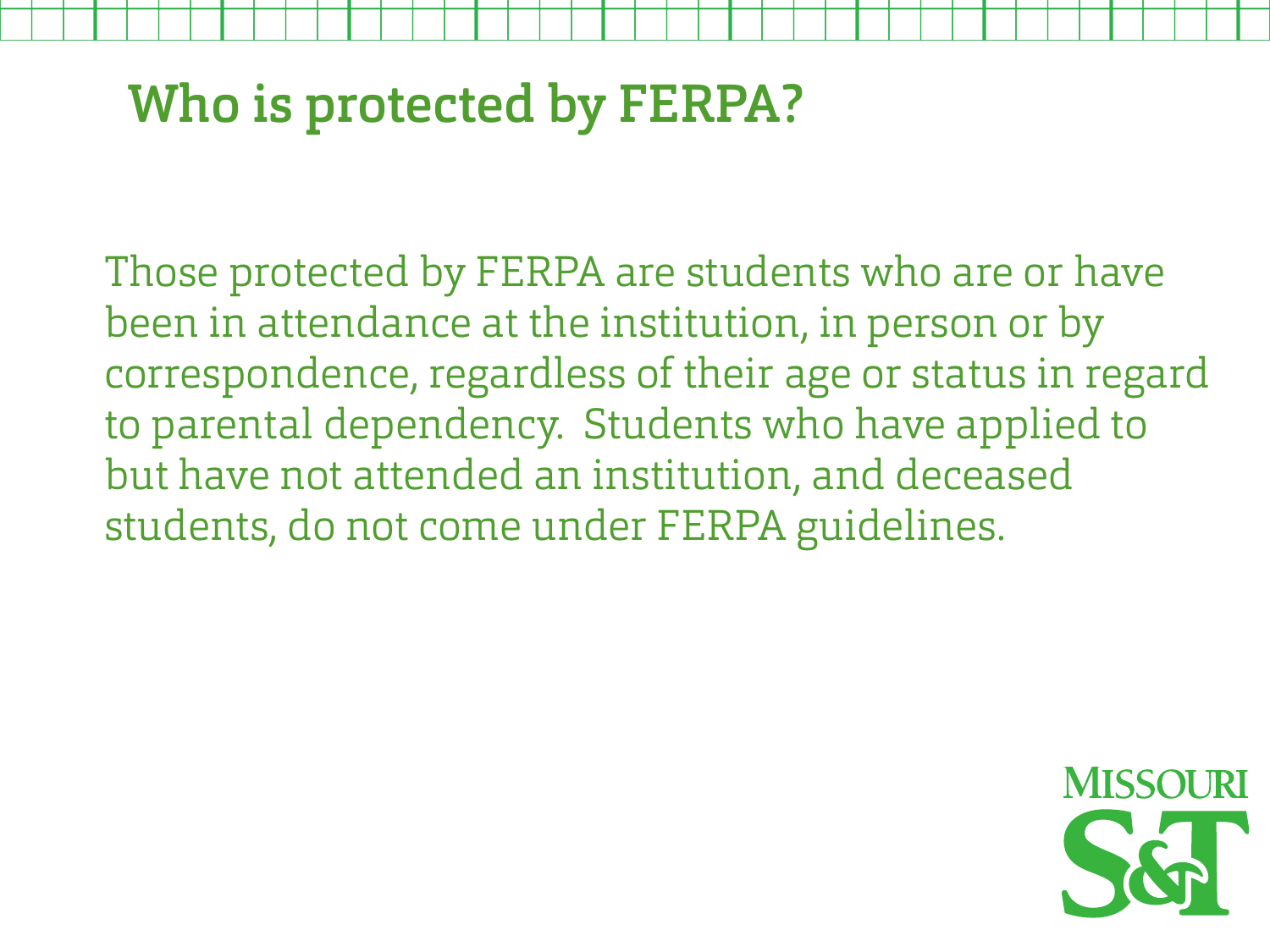#### Primary Rights of Students Under FERPA

- The right to inspect and review their education records
- The right to request an amendment to the student's education records that the student believes are inaccurate or misleading
- The right to consent to disclosures of personally identifiable information contained in the student's education records, except to the extent that FERPA authorizes disclosure without consent

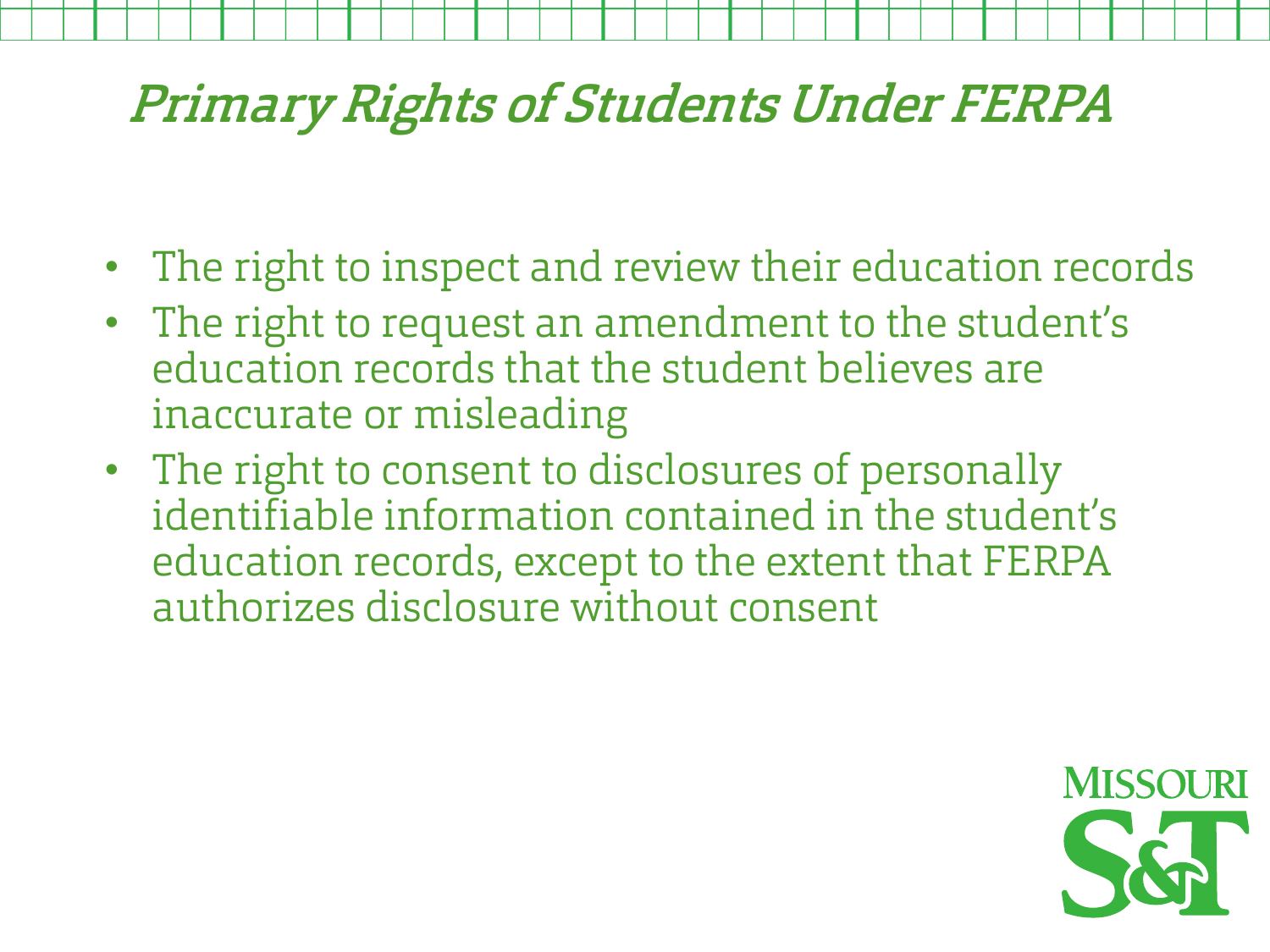# Primary Rights of Students Under FERPA (continued)

• The right to file a complaint with the United States Department of Education concerning alleged failures

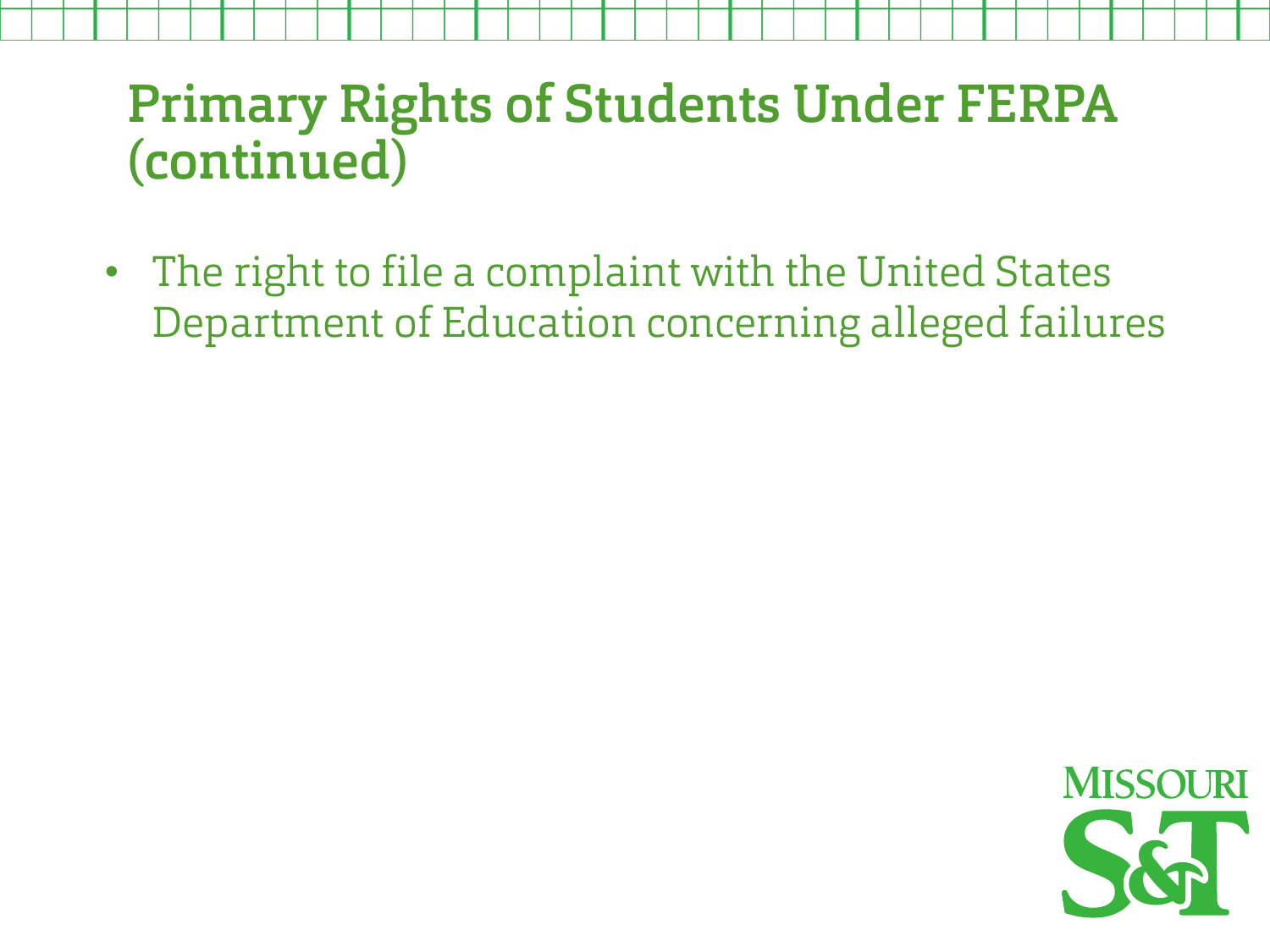What can I release?

> Directory information may be shared, unless a student has asked that it not be.

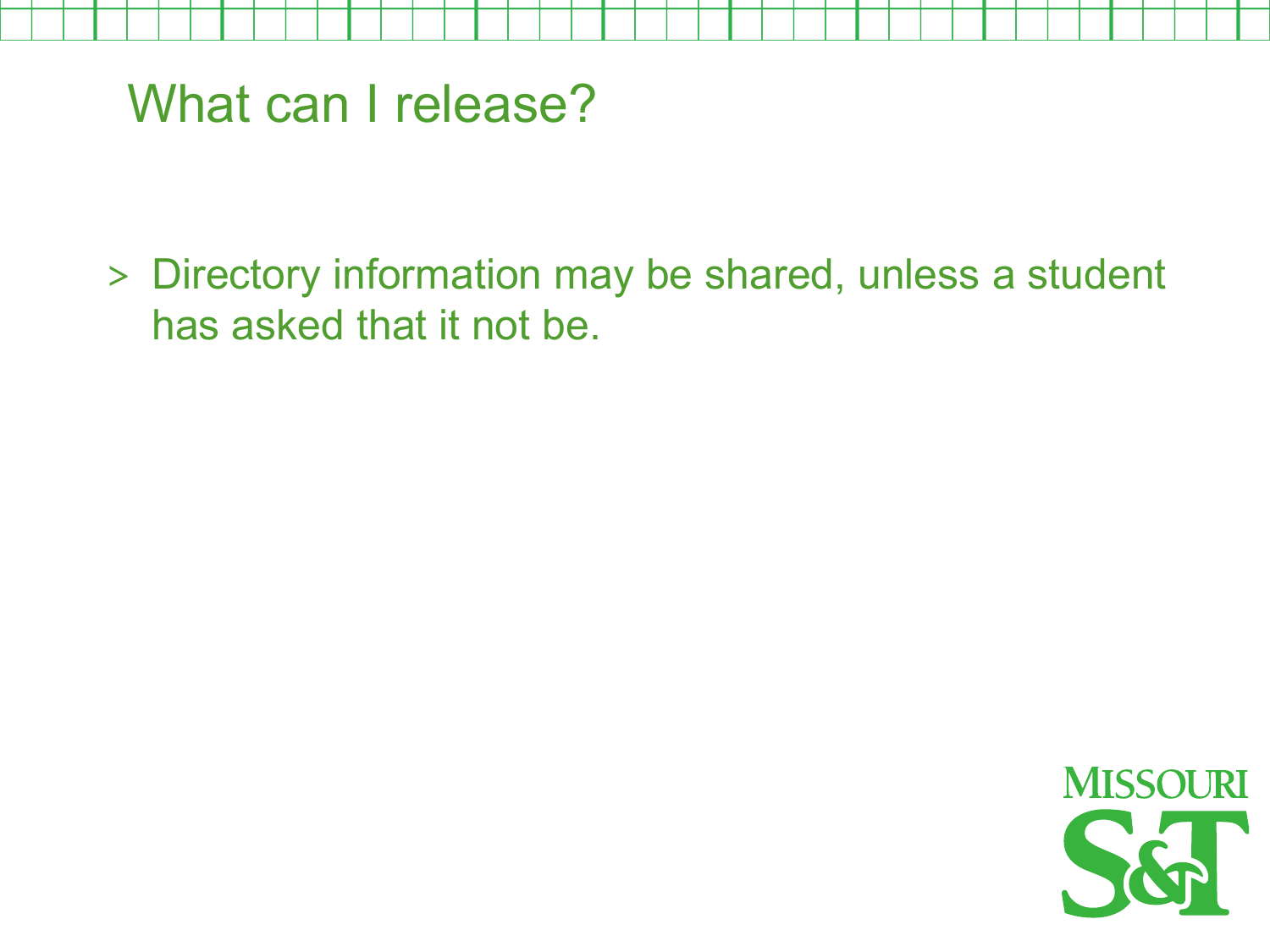#### Missouri S&T's Directory Information is (Same for all UM system):

- > Name
- > Address
- > Telephone listing
- > Email address
- > Major field of study
- > Dates of attendance
- > Student Level
- > Degrees and awards received
- > Enrollment status (i.e. full/part time)
- > The most recent education agency or institution attended.
- >Participation in officially recognized sports

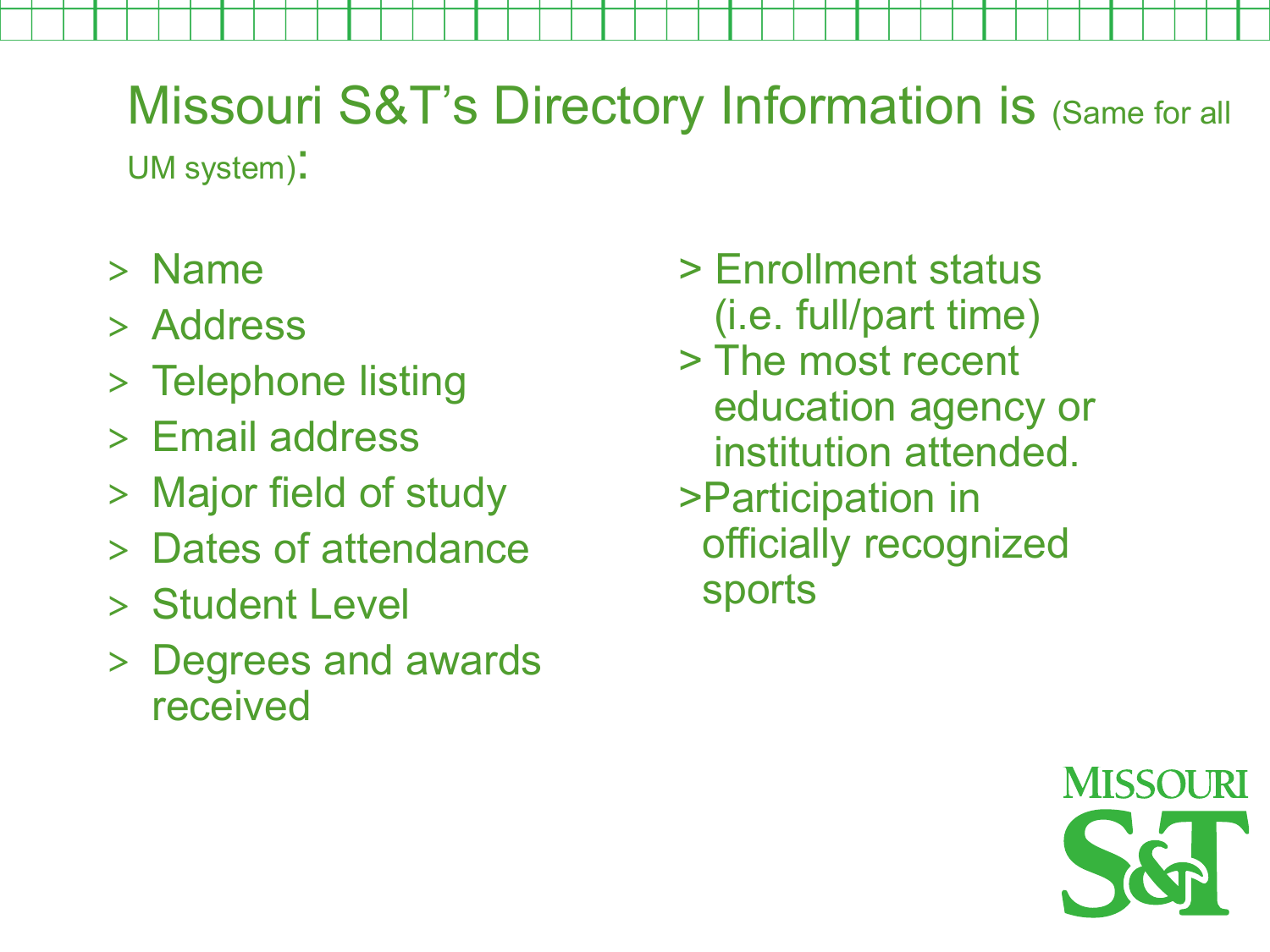# What can I **not** release?

- > Social security number
- > Student number
- > Race/ethnicity/nationality
- > Gender
- > Student Class Schedule
- > Grades
- > Other "personally identifiable" information without written consent.

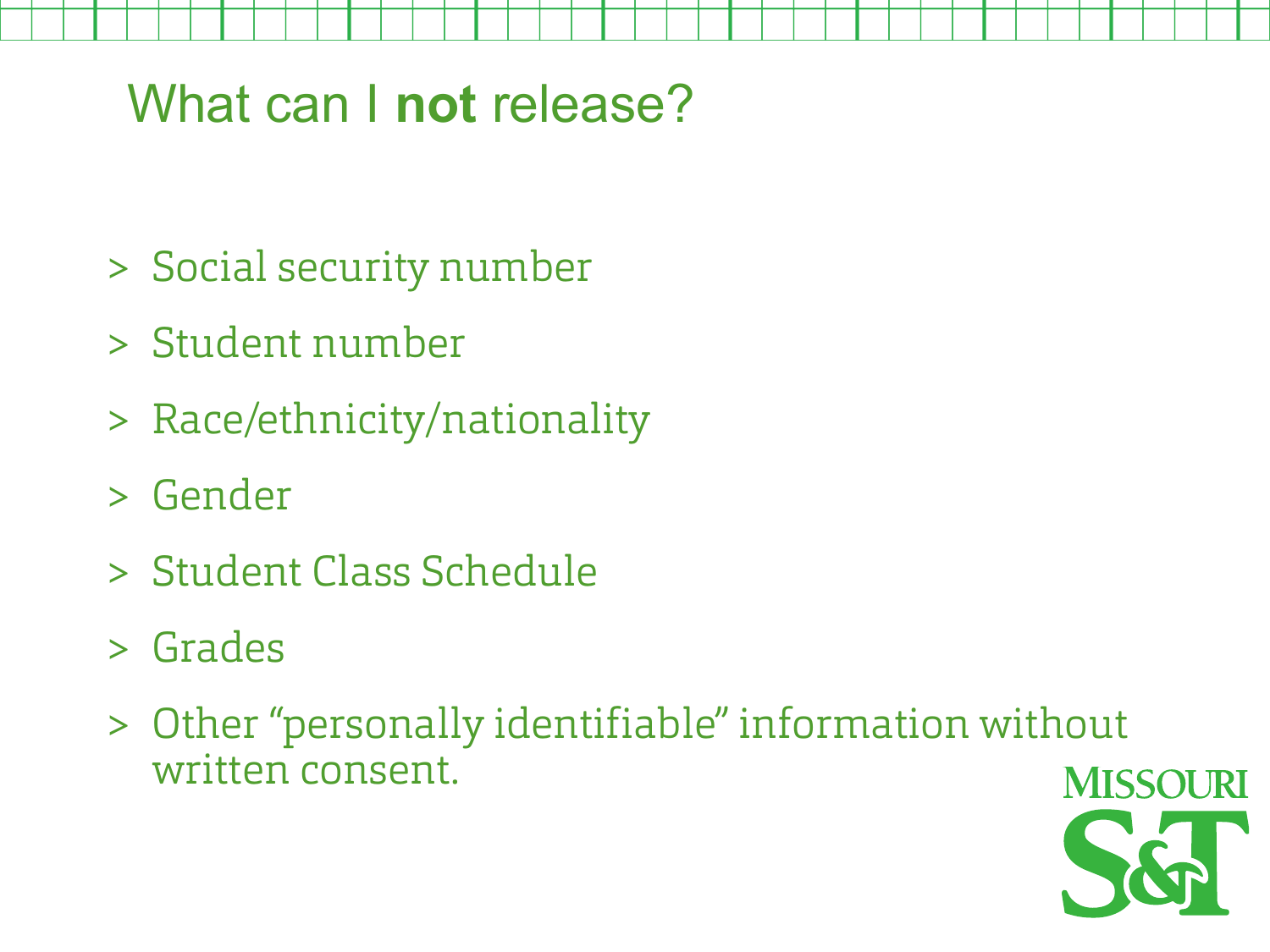# How can I release non-directory information?

- > To release any information, other than directory information, to someone other than the student, the student must have given prior written consent.
- > The consent must:
	- Specify the records to be disclosed
	- State the purpose of the disclosure
	- Identify the party or class of parties to whom the disclosure may be made
	- Include a signature and date

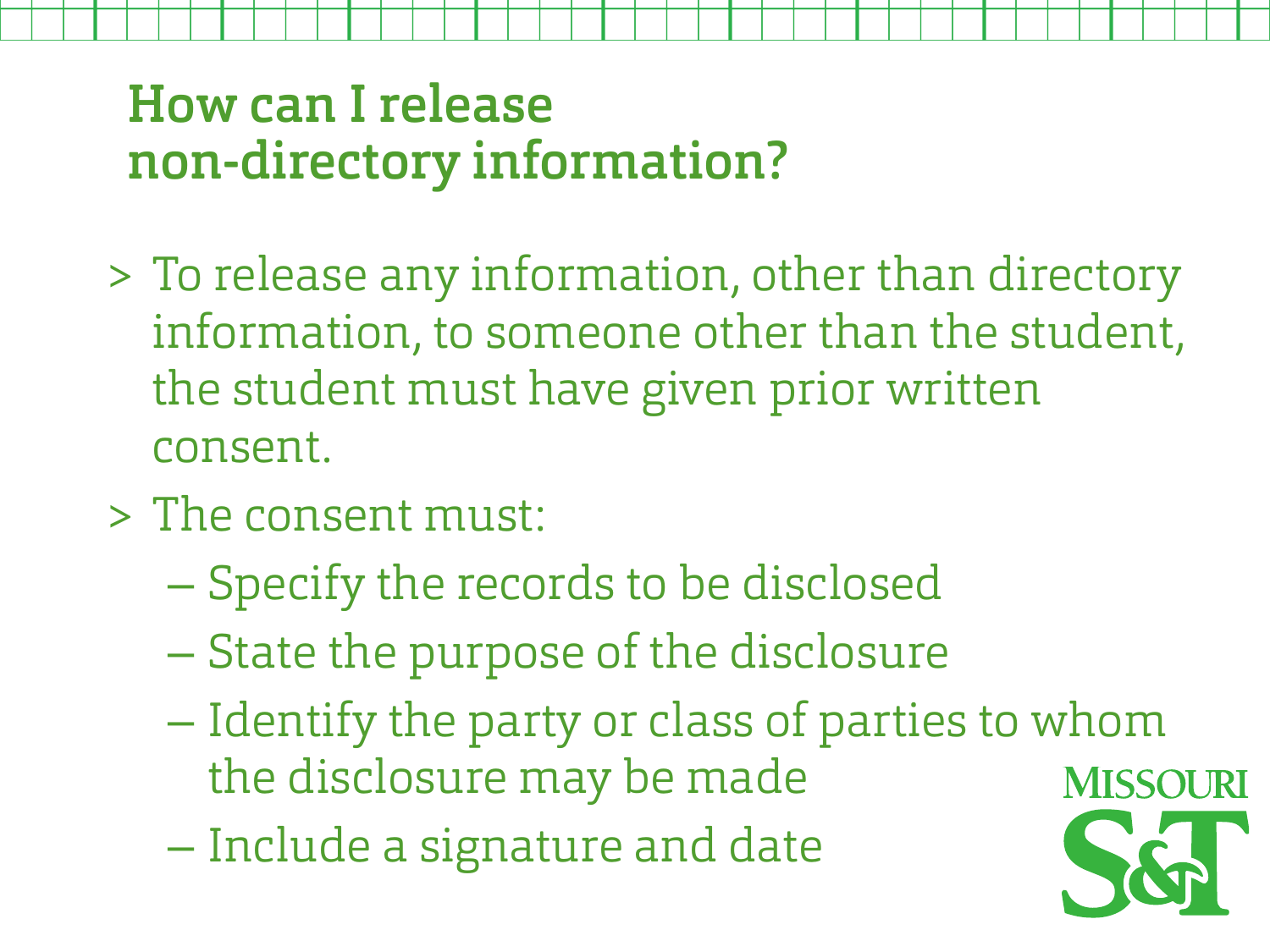#### When is the student's consent not required to disclose information?

When the disclosure is:

- > to school officials who have a legitimate educational interest;
- > to federal, state, and local authorities involving an audit or evaluation of compliance with educational programs;
- > to organizations providing financial aid;
- > to organizations conducting studies on behalf of educational institutions;

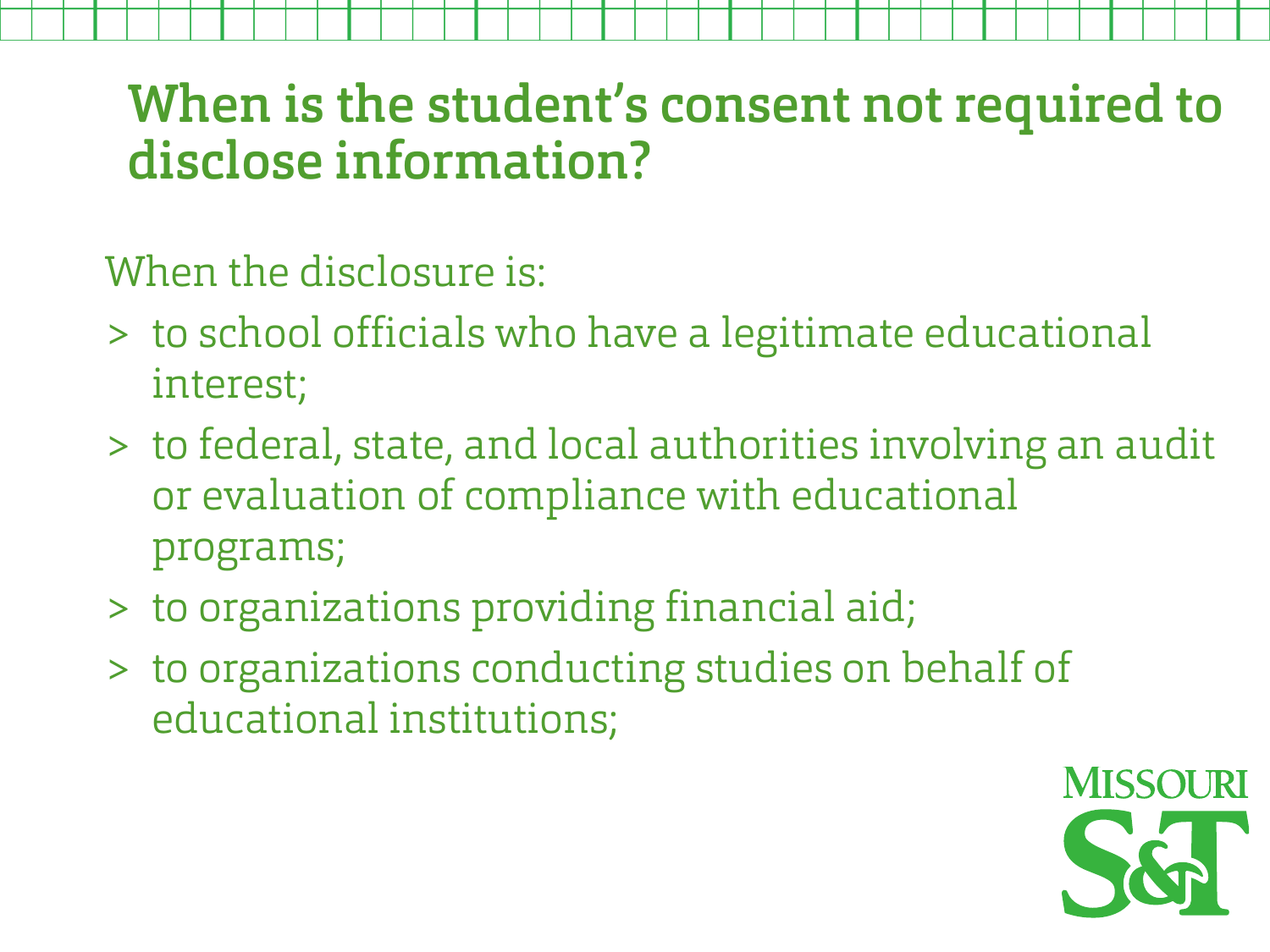# When is the student's consent not required (continued)?

- > to accrediting organizations;
- > to parents of a dependent student (upon documentation of dependent status to the Office of the Registrar, based on federal income tax);
- > to comply with a judicial order or subpoena;
- > in a health or safety emergency;
- > releasing directory information;
- > releasing the results of a disciplinary hearing to an alleged victim of a crime of violence;
- > to a parent of a student under the age of 21 who violated University regulations pertaining to the use possession of alcohol or a controlled substance.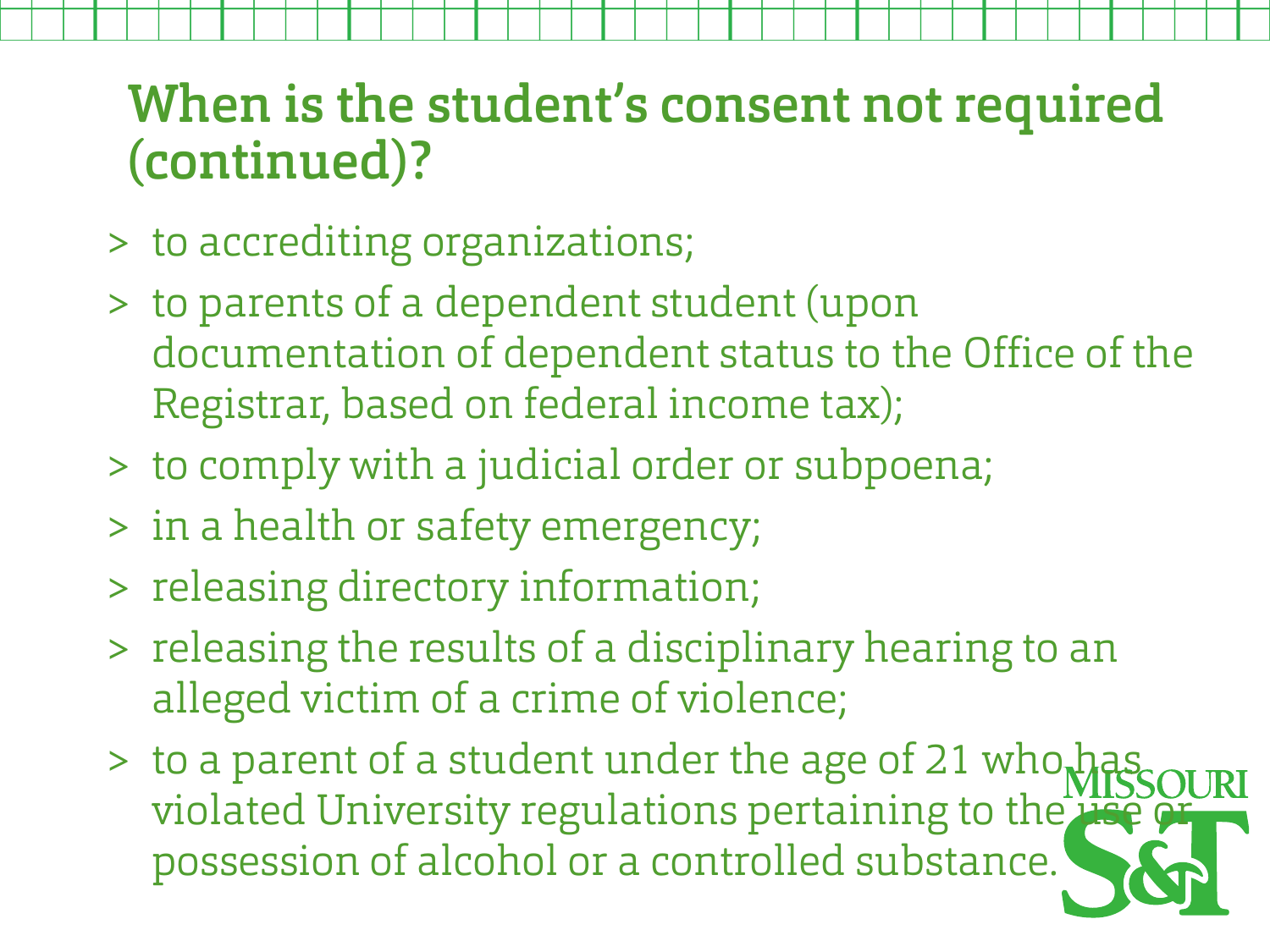# S&T's policy regarding release of information

> In accordance with S&T's FERPA policies, you may release directory information if the student has not asked that it be withheld

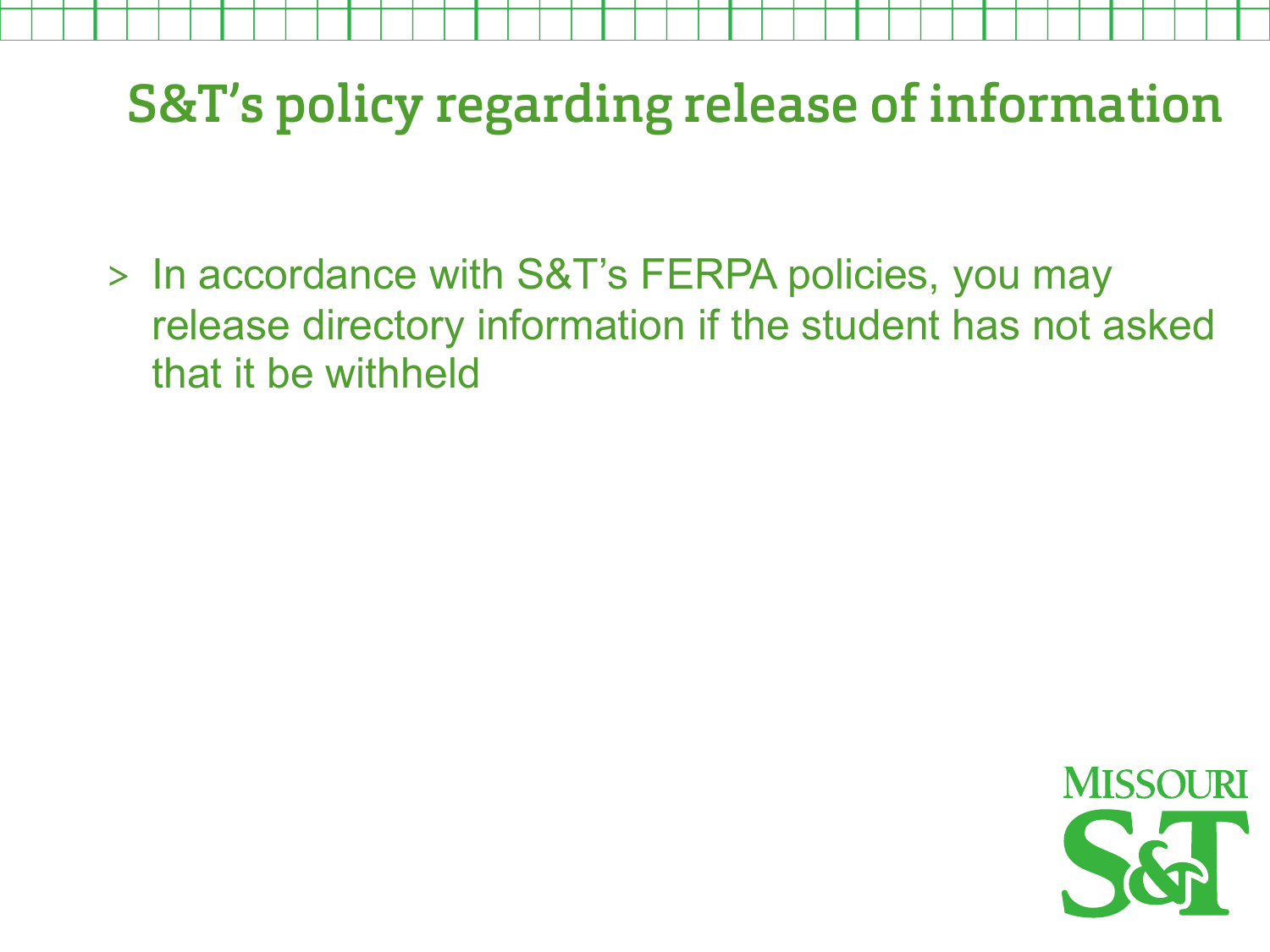What is the penalty of violating FERPA and how would anyone know?

- > Students may file complaints with the U.S. Department of Education
- > The Family Policy Compliance Office (FPCO) is authorized by the Secretary of Education to investigate, process, and review complaints and violations under FERPA
- > If a complaint is found to be valid, the institution may lose Department of Education funds, for instance federal financial aid.
- > Generally this is done only if compliance can not be secured with voluntary means. **MISSOURI**

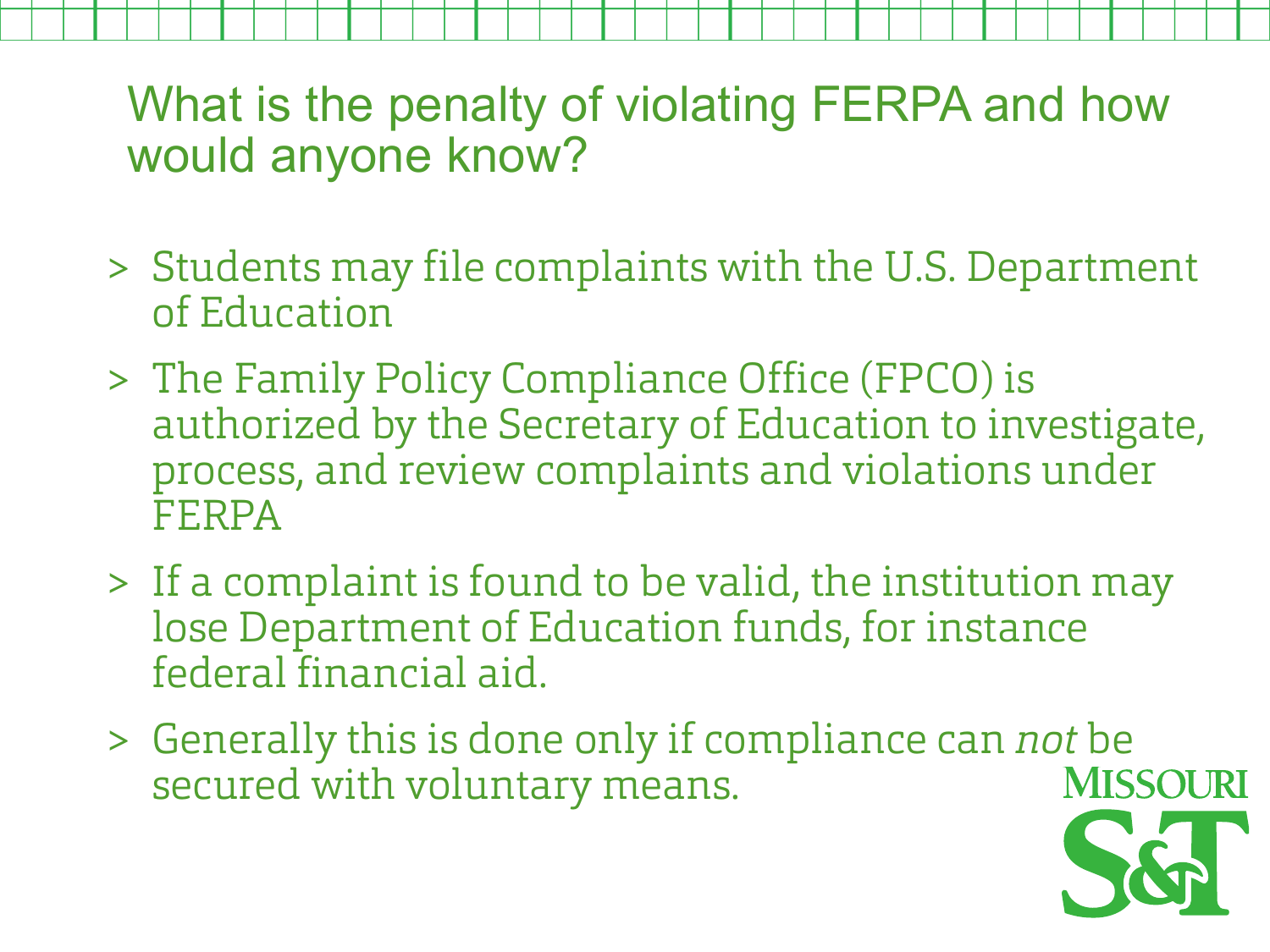# FERPA bottom line for you

- > Institutions may **not** disclose information about a student **without a student's written consent** (with few exceptions.)
- > You, as a design team chief, could be the one who is asked for information, so you need to know what to release, about whom, to whom and when.
- > You need to know how to record requests for release of information
- > Most of you will not have access to the data inside PS, however you will have access to data inside new design team database.
- > **When in doubt call the Registrar's Office at 573-341-4181.**

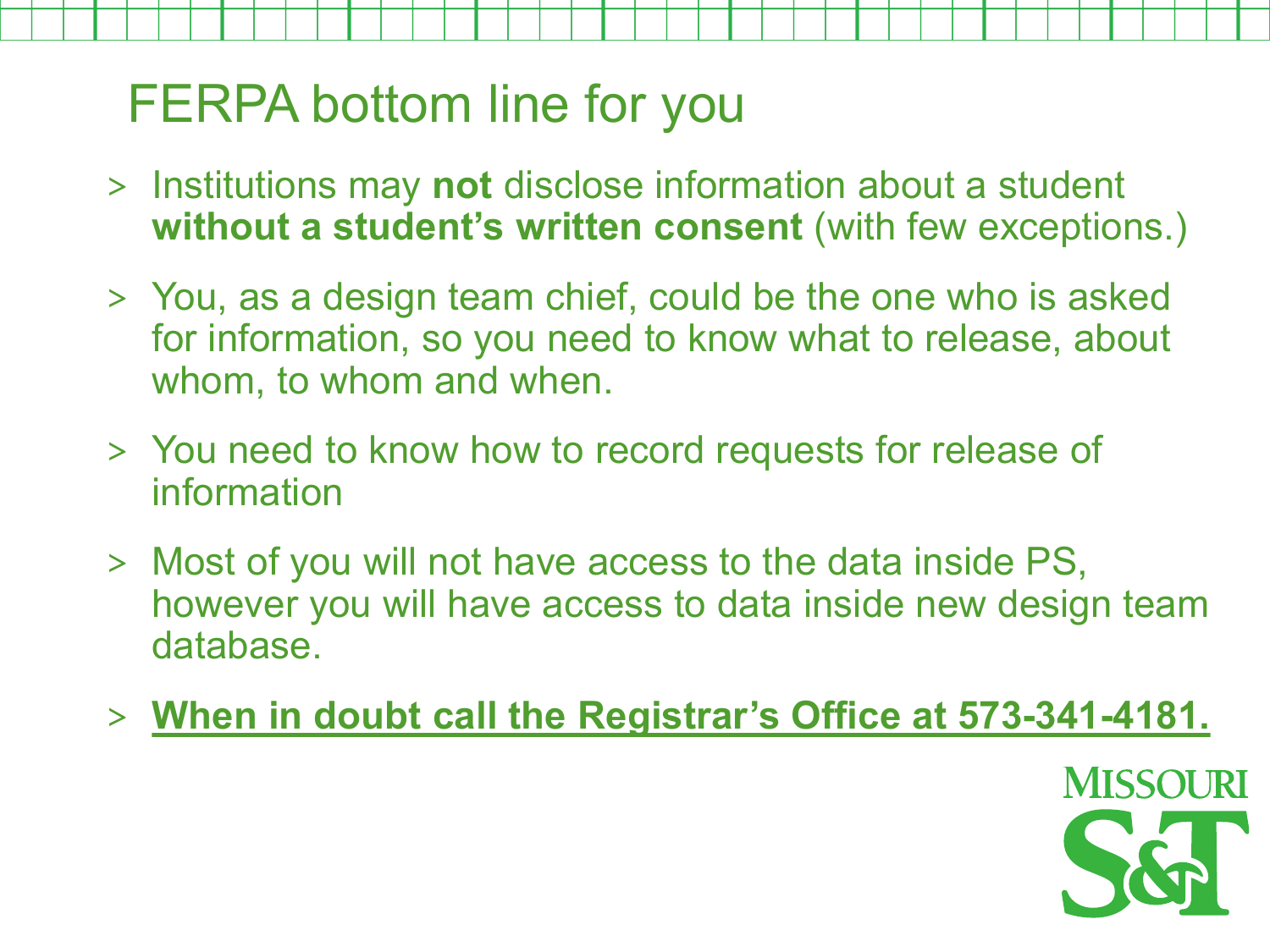#### Strategies for dealing with upset individuals and FERPA

- > **Listen.** Make sure that you have heard the entire story before you respond.
- > **Repeat.** Show that you understand by repeating back to the person the question they asked or recounting/summarizing the story.
- > **Empathize.** Acknowledge the feelings of the other person, for example, "I can see how this situation is upsetting you."
- > **Tell them what you can and can not do and WHY.** (Use knowledge of FERPA here.) Use the FERPA page in Joe'SS to know what information you can and cannot share.
- > **Obtain the student's signature on the Non-directory information Release Form.** Form is available on the web
- > **Try to speak directly to the student.** Or get the students name and have a supervisor call him/her **MISSOURI**

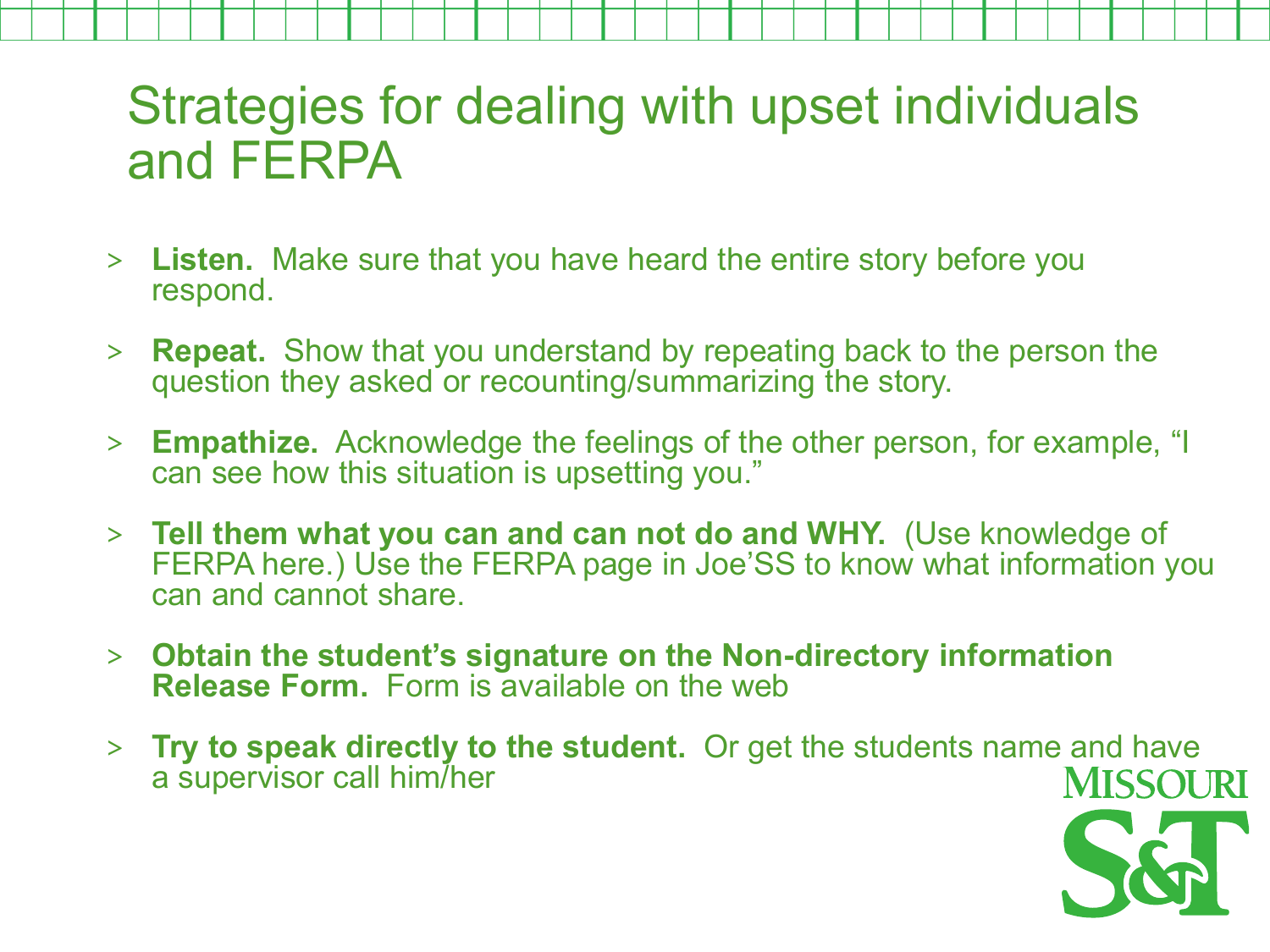#### How to Restrict/ReIease Information



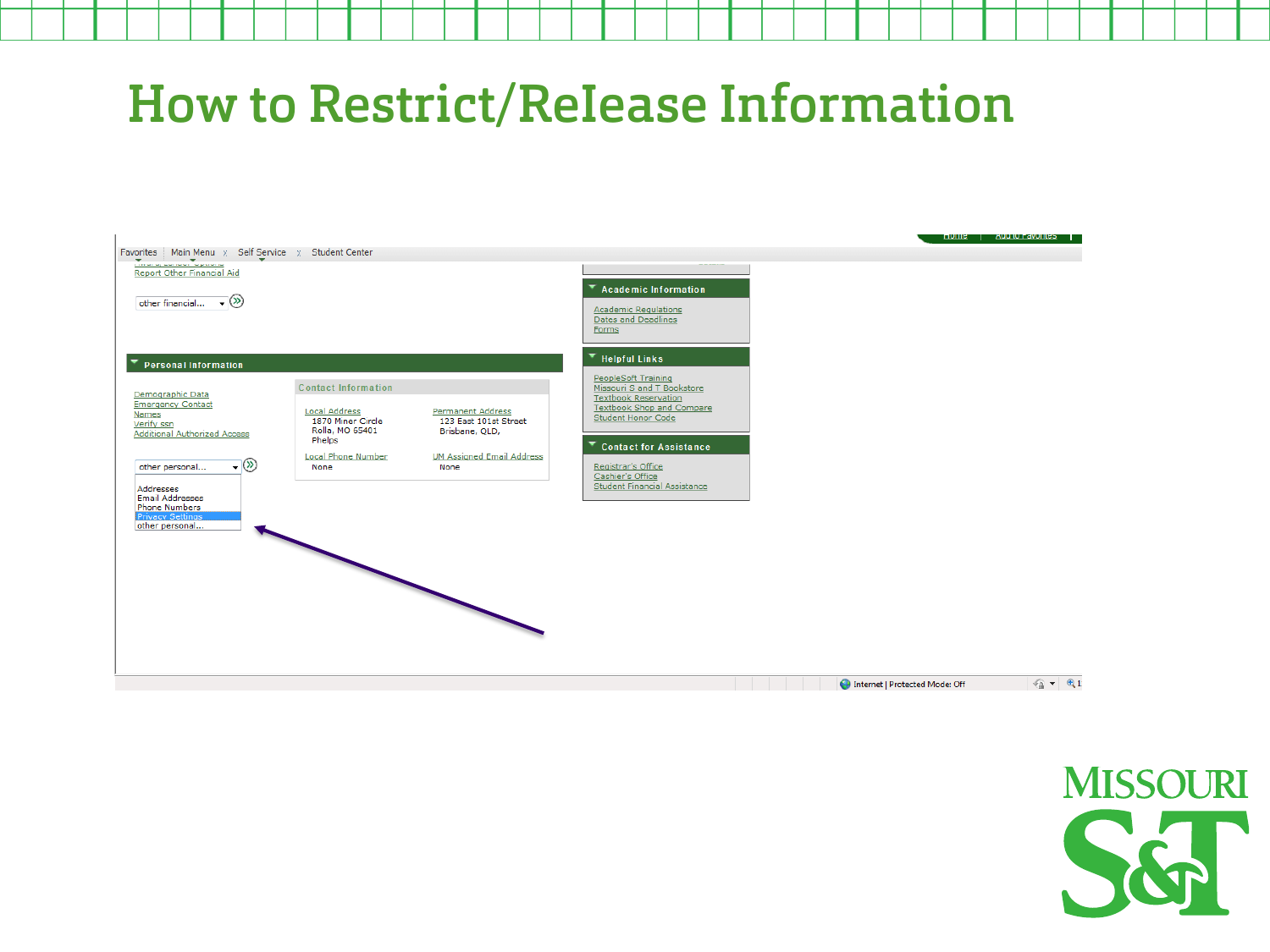| Main Menu x Self Service x Student Center<br><b>Favorites</b>                                                                                                                                                                                                                                                |                                                     |  |
|--------------------------------------------------------------------------------------------------------------------------------------------------------------------------------------------------------------------------------------------------------------------------------------------------------------|-----------------------------------------------------|--|
| <b>Joe Miner</b>                                                                                                                                                                                                                                                                                             | $\overline{\mathcal{L}}(\lambda)$<br>go to $\ldots$ |  |
| <b>FERPA Restrictions</b>                                                                                                                                                                                                                                                                                    |                                                     |  |
| <b>List FERPA/Directory Restrictions</b><br>You have not restricted the release of your directory information. To exercise your right<br>to privacy by restricting the release of information, click the FERPA checkbox. ***Note:<br>Changes to FERPA restriction may take up to 24 hours to go into effect. |                                                     |  |
| FERPA-Restrict Release of Personal Information                                                                                                                                                                                                                                                               |                                                     |  |
| Student Information Disclosure for Reporting. For further details click                                                                                                                                                                                                                                      | <b>FERPA Release</b>                                |  |
| ▼ Outlook Directory Options                                                                                                                                                                                                                                                                                  |                                                     |  |
| Please select which phone number and address you wish<br>to be displayed in the Outlook directory.                                                                                                                                                                                                           | <b>O</b> Home<br><b>OUM Work</b>                    |  |

#### > FERPA RESTRICTIONS

this screen.

> On this page you can restrict all of your information. Or you can choose which information you would like to release in Outlook. The first box is for students that are also employed by the University. Most students will only see the second box in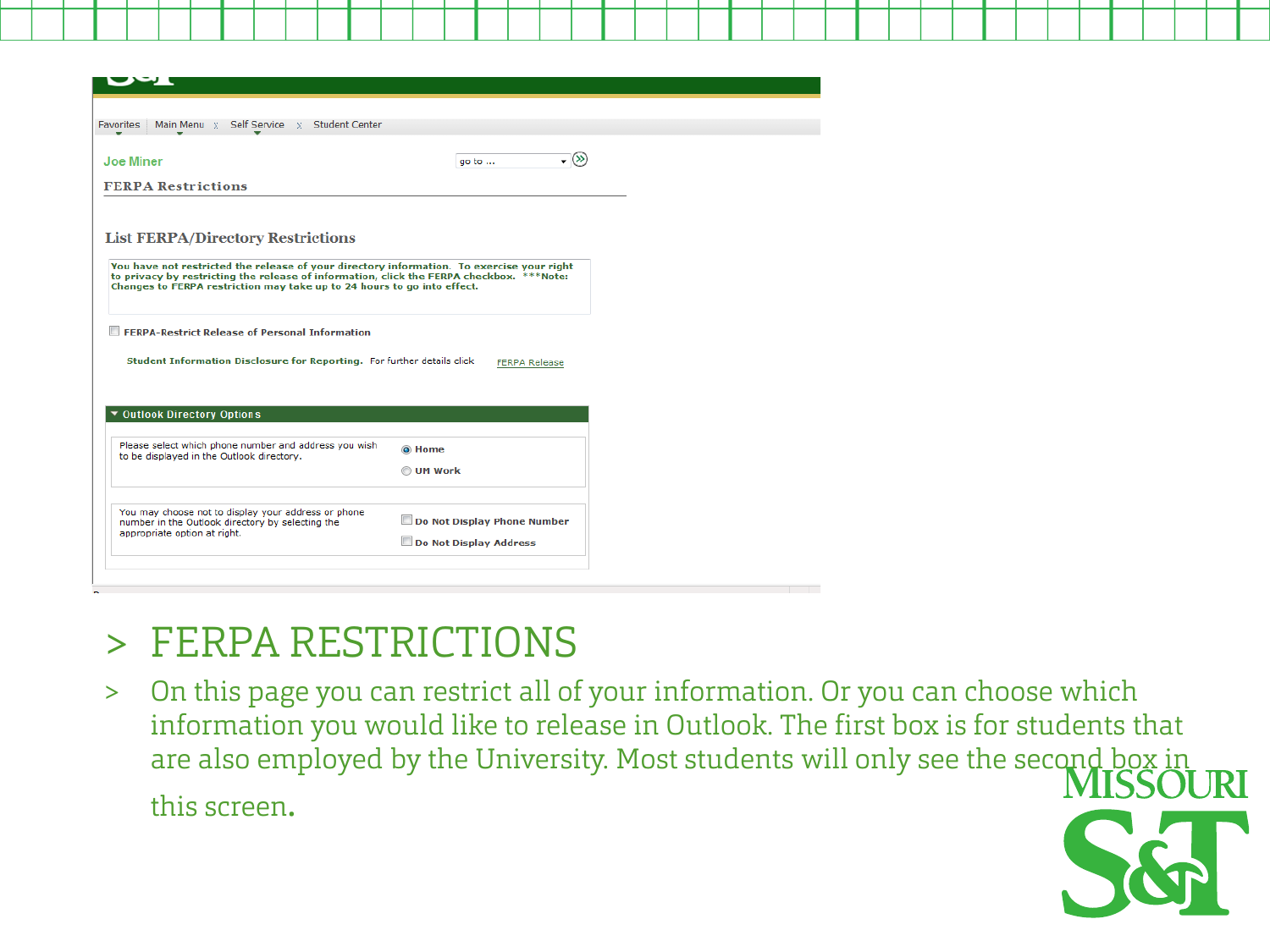### Non-Directory Information Release Form

> If you would like to release your information to particular individuals, you will need make the edit in Joe'SS on your Student Center under Additional Authorized Access and follow the steps.

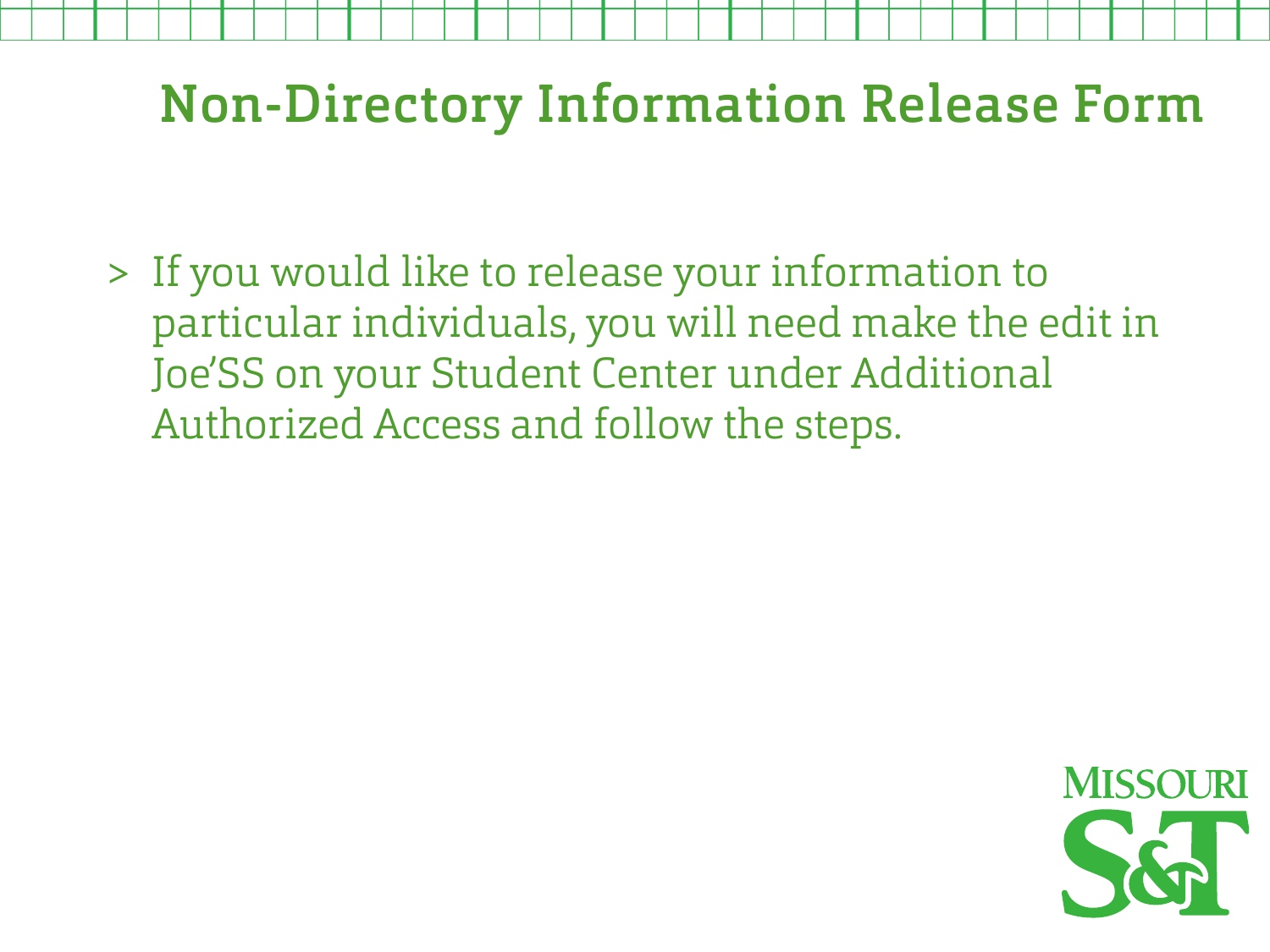# Interesting FERPA Facts

- > Instructors cannot leave homework/tests outside door in pile for students to go through and find their own.
- > Instructors cannot post scores by number/identifying information for students to see.
- > When sending a group email with grading or specific academic information, the sender must use the BCC option.
- > If someone has a FERPA block, you cannot even say that they are a student.

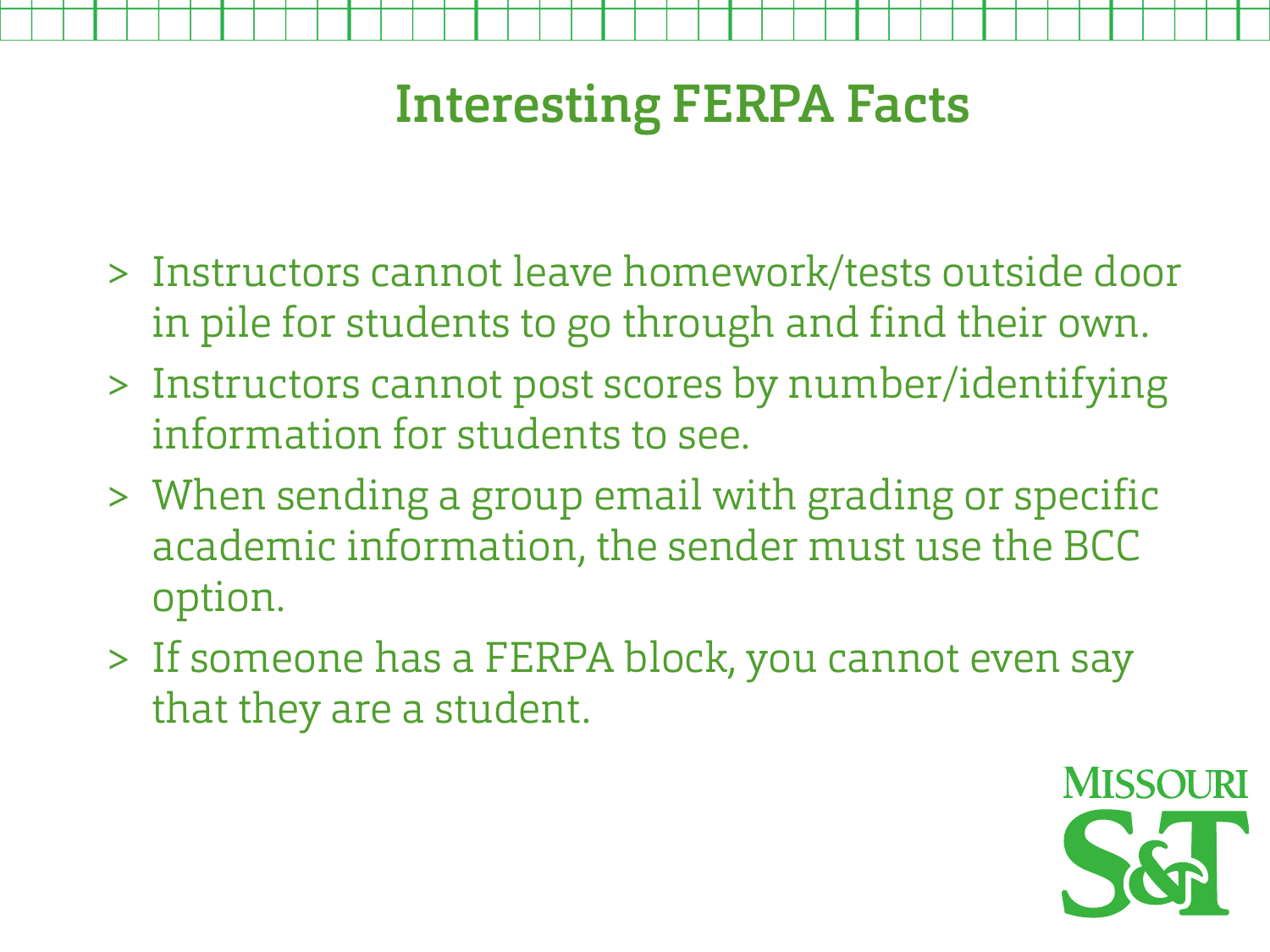FERPA QUIZ

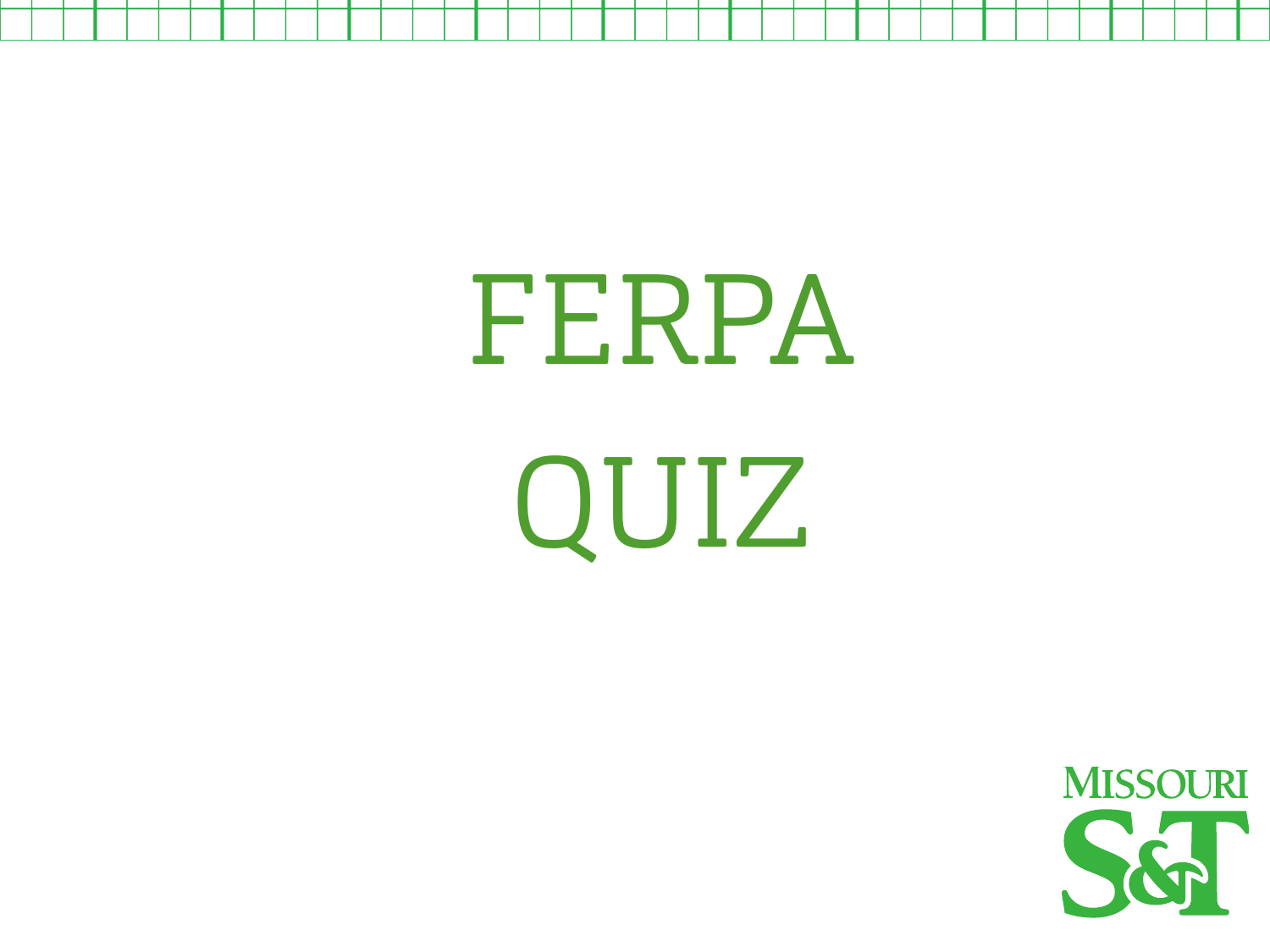# QUESTION

The Rolla Daily News calls and asks for a list of your Solar Car Team members and their contact information. They also ask if you could provide the students with GPA's above a 3.5 for an article they are doing about students being a part of a Design Team on campus and also achieving a high GPA.

Can you give them the information?

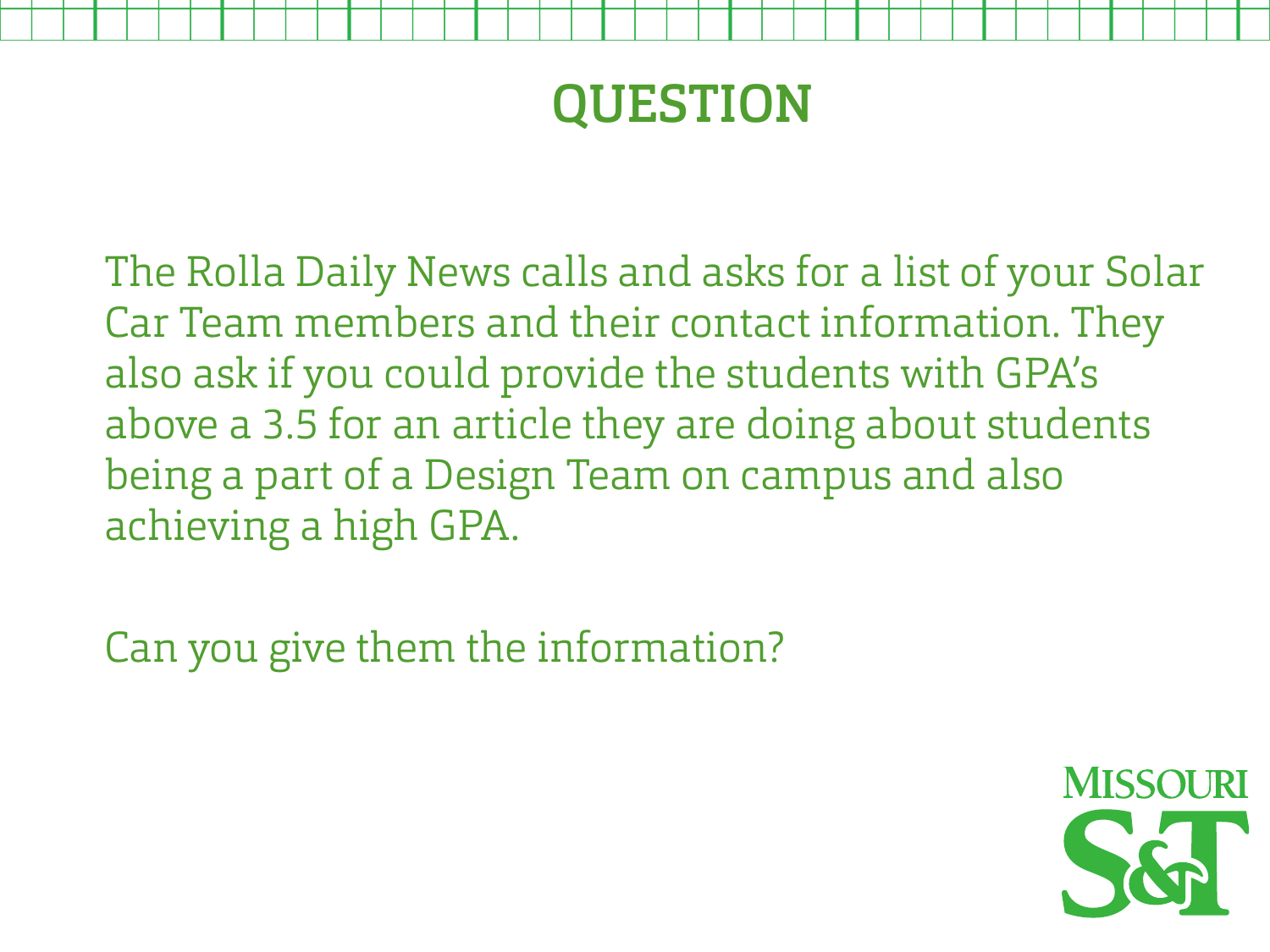

NO – You cannot give all the information that they are asking.

You can give them the name of the students on the team and their listed contact information, if they do not have a FERPA block, but nothing about their grades or academics.

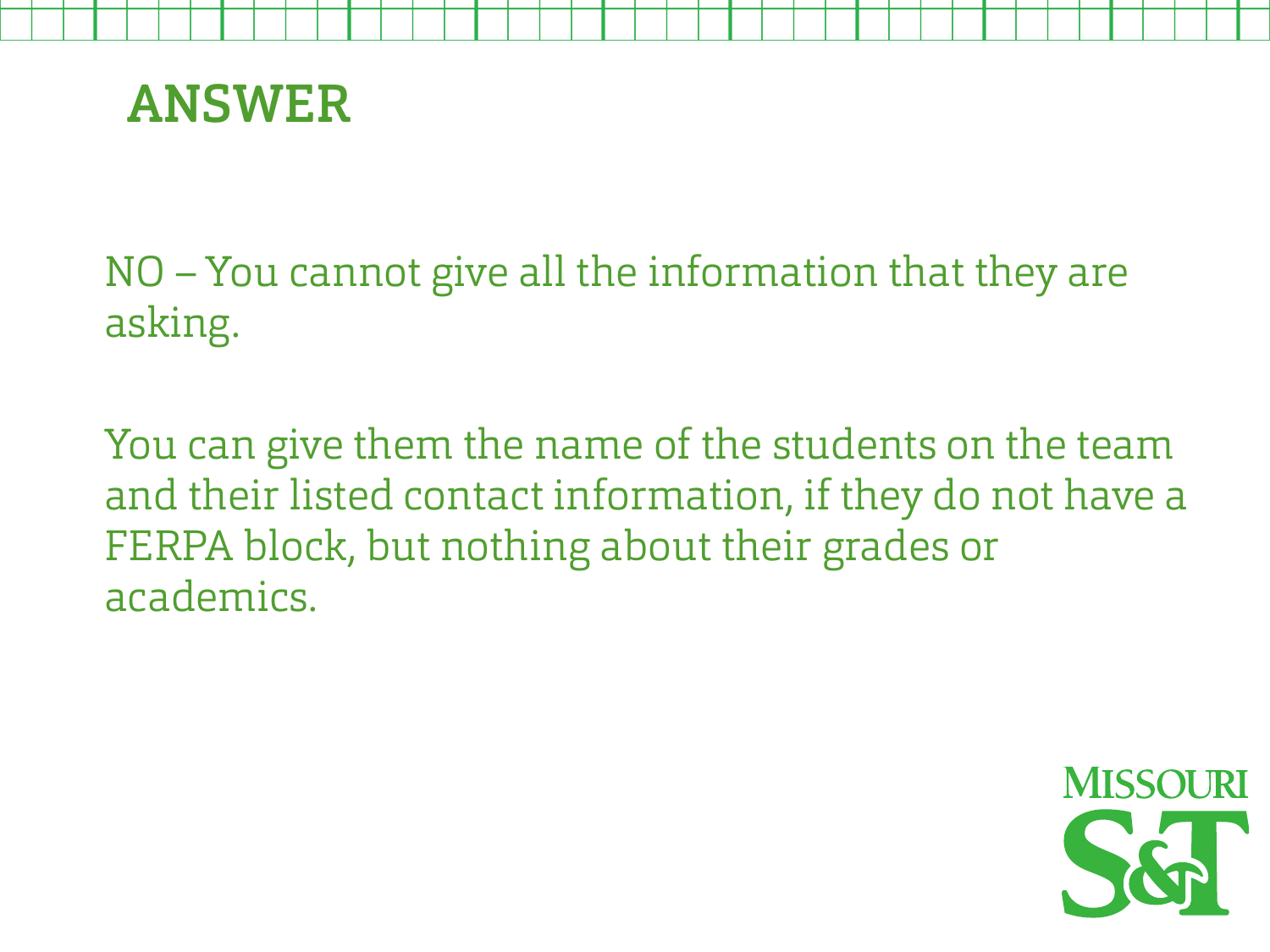

An employer calls regarding a student on the Concrete Canoe team. He is interested in hiring this student, but would like to speak with them. He asks you for their phone number.

Can you release this?

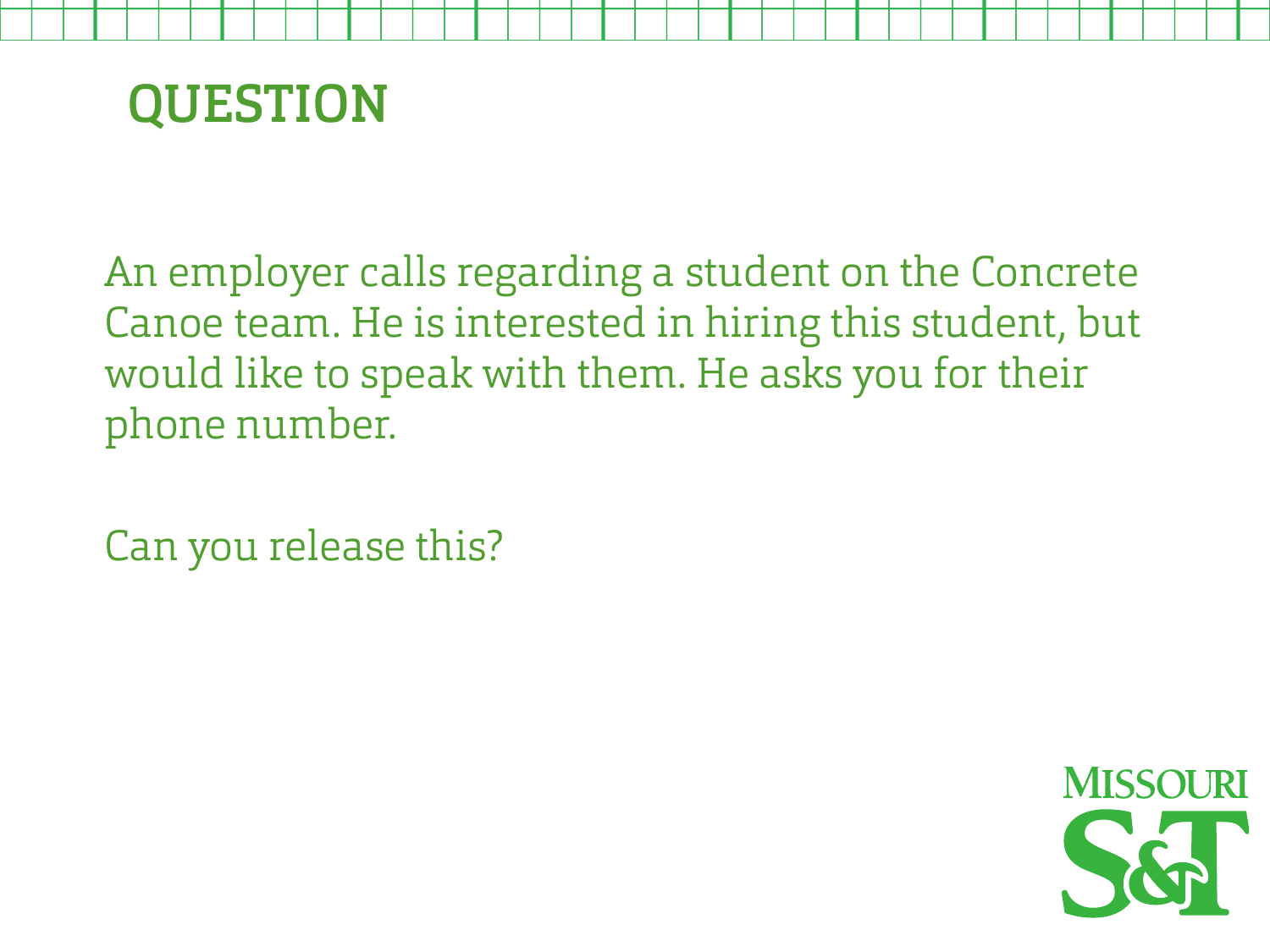

> YES – Phone numbers are part of directory information. You can release a students phone number listed on the FERPA Panel if they do not have a restriction.

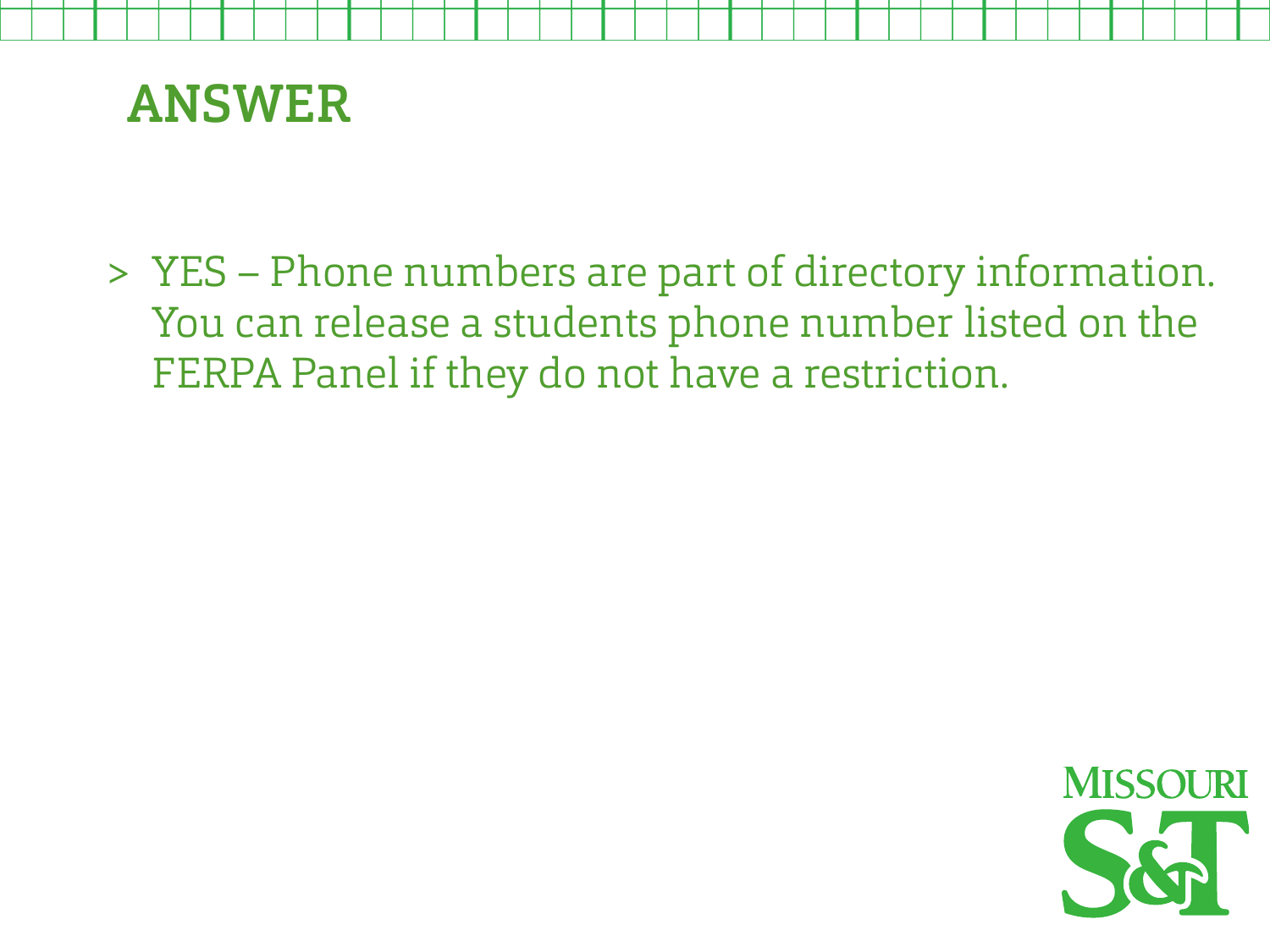#### QUESTION

> I am sitting in Civ Eng 2200 and the person next to me asks me a question about a student that I reviewed an application for the night before. The information the student is asking about is not directory information, can I release the information?

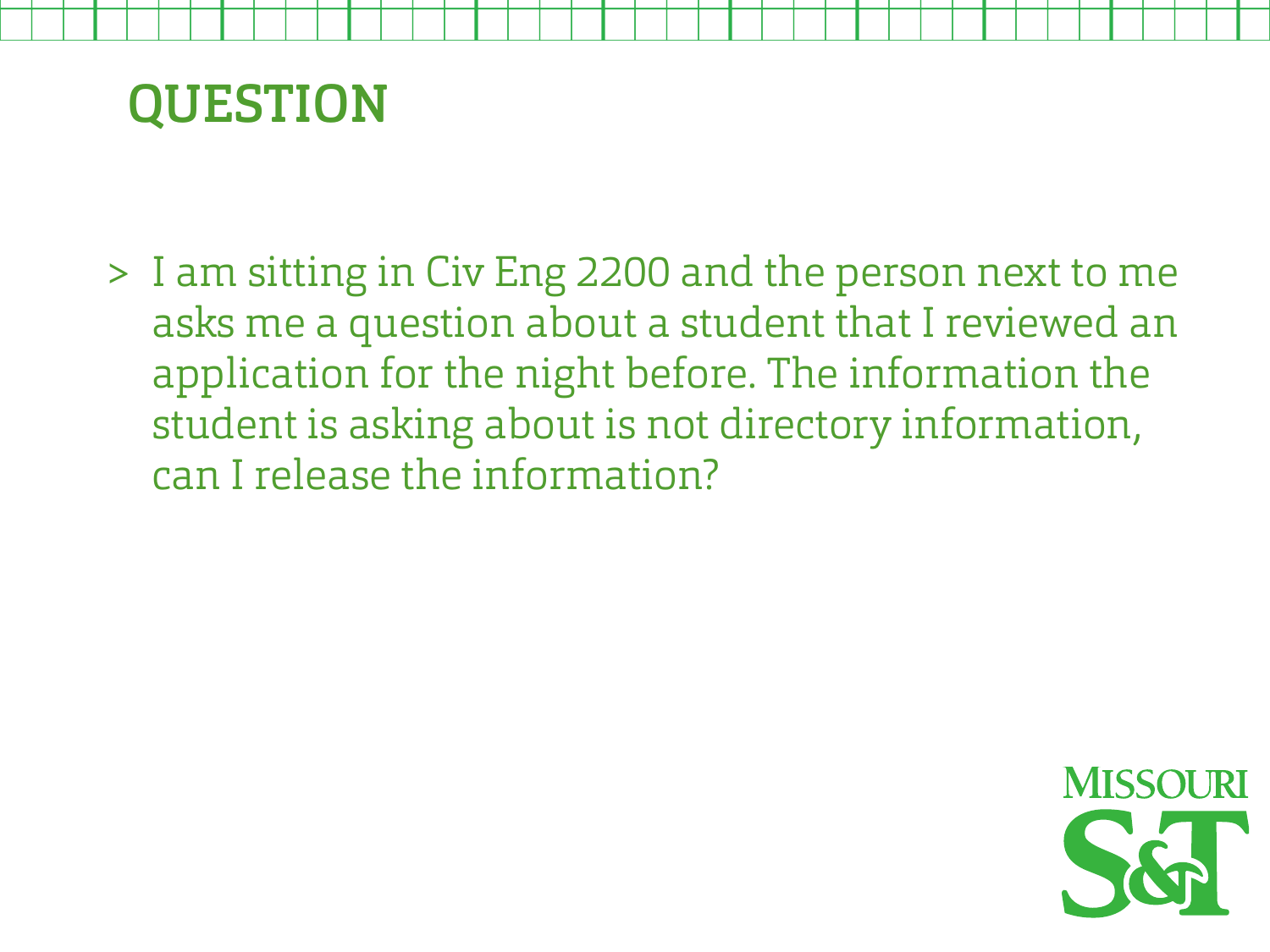

> NO. The student asking for the information as no educational interest in the student they are asking about.